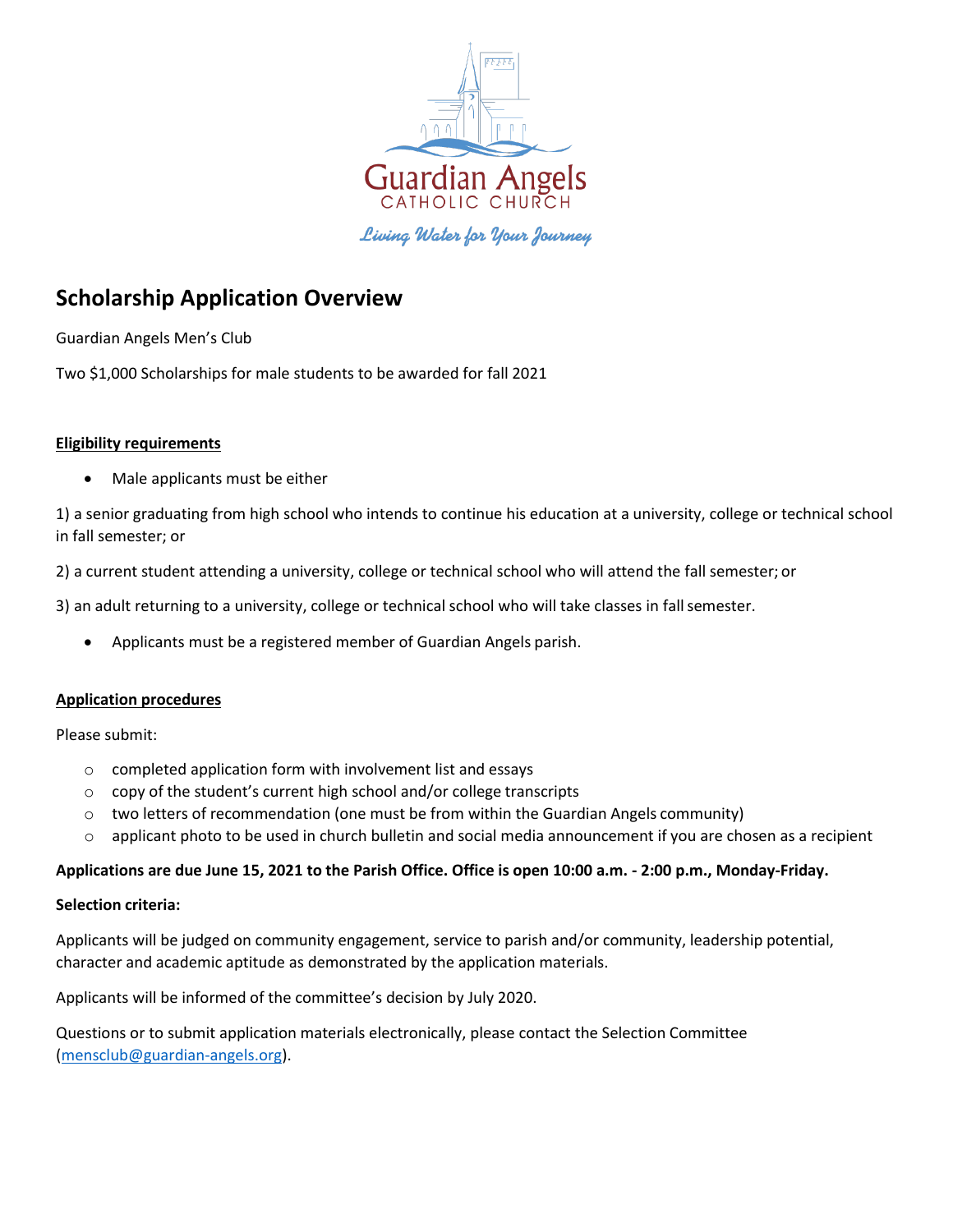# **Scholarship Application**

Guardian Angels Men's Club

To be completed by the applicant (please print). Submit to Parish Office.

| Applicant Name: 1996 and 2008 and 2008 and 2008 and 2008 and 2008 and 2008 and 2008 and 2008 and 200                                                                                                                                          |                   |                   |                          |                             |  |  |
|-----------------------------------------------------------------------------------------------------------------------------------------------------------------------------------------------------------------------------------------------|-------------------|-------------------|--------------------------|-----------------------------|--|--|
|                                                                                                                                                                                                                                               | <b>First Name</b> |                   | Middle Initial Last Name |                             |  |  |
| Applicant Address: North American Security of the Security of the Security of the Security of the Security of the Security of the Security of the Security of the Security of the Security of the Security of the Security of                 |                   |                   |                          |                             |  |  |
|                                                                                                                                                                                                                                               |                   | Street City State | Zip                      |                             |  |  |
|                                                                                                                                                                                                                                               |                   |                   |                          |                             |  |  |
|                                                                                                                                                                                                                                               |                   |                   |                          |                             |  |  |
| Award Notification: Prefer txt call                                                                                                                                                                                                           |                   | email             |                          |                             |  |  |
| current high school senior current college student returning adult student                                                                                                                                                                    |                   |                   |                          |                             |  |  |
| What schools have you applied to (or attend)? Have you been accepted (or attend)?                                                                                                                                                             |                   |                   |                          |                             |  |  |
| ves no waiting to hear back (3) wall and the set of the set of the set of the set of the set of the set of the                                                                                                                                |                   |                   |                          |                             |  |  |
| in the property of the property of the property of the property of the property of the property of the property of the property of the property of the property of the property of the property of the property of the propert                |                   |                   |                          |                             |  |  |
| <u> 1989 - Johann Barn, fransk politik amerikansk politik (</u>                                                                                                                                                                               |                   |                   |                          | yes no waiting to hear back |  |  |
| Please provide a short biography that can be used in a bulletin or social media announcement should you be selected as<br>the winner. Should include a brief summary of your involvement, talents, school you are graduating from, school you |                   |                   |                          |                             |  |  |
| plan to (or do) attend, anticipated major and/or job focus upon graduation. Please attach or email a photo that could be                                                                                                                      |                   |                   |                          |                             |  |  |
| used as well.                                                                                                                                                                                                                                 | <b>2 Photo</b>    |                   |                          |                             |  |  |
|                                                                                                                                                                                                                                               |                   |                   |                          |                             |  |  |
|                                                                                                                                                                                                                                               |                   |                   |                          |                             |  |  |
|                                                                                                                                                                                                                                               |                   |                   |                          |                             |  |  |
|                                                                                                                                                                                                                                               |                   |                   |                          |                             |  |  |
|                                                                                                                                                                                                                                               |                   |                   |                          |                             |  |  |
|                                                                                                                                                                                                                                               |                   |                   |                          |                             |  |  |

Parent(s) or Guardian(s) contact information (for verification of parish membership if applicable)

Name(s):

Address:

City / State / Zip:

Email address:

Cell phone: